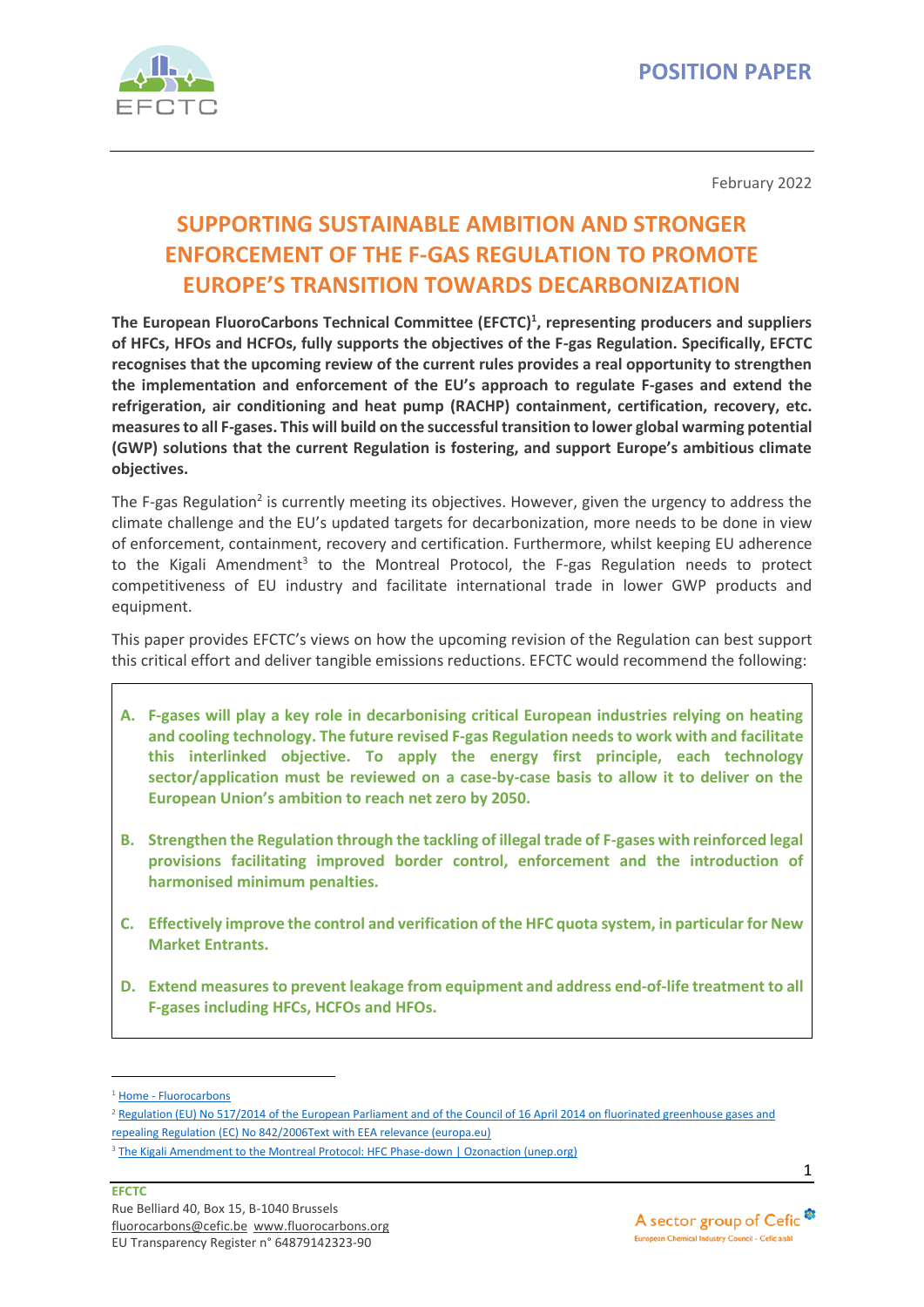

Based on these four recommendations, EFCTC would underline the following points, by way of further detail:

**A. F-gases will play a key role in decarbonising critical European industries relying on heating and cooling technology. The future revised F-gases Regulation needs to work with, facilitate and not impede this interlinked objective. To apply the energy first principle, each technology sector/application must be reviewed on a case-by-case basis to allow it to deliver on the European Union's ambition to reach net zero by 2050.** 

A review and possible revision of the current phase down schedule has been identified as a necessity to meet Europe's ambitious climate goals. At the same time, the Commission has acknowledged that to reach carbon neutrality the support of innovative technologies delivering energy savings in energy intensive sectors, mobility, and buildings must be fully harnessed. As part of this, high growth is expected in the residential heat pump markets and commercial/industrial applications in almost all sectors where the capture of heat from the air/ground/water or waste sources presents a real opportunity to decarbonise. F-gases therefore are a critical technology to reduce the EU's dependency of fossil heating sources. According to EPEE estimates<sup>4</sup>, using high efficiency RACHP equipment can lead to savings of 20GW (Gigawatt) in 2030 – the equivalent of 20 nuclear power stations or 13,000 wind turbines.

Given the complexity of the RACHP markets to apply the energy first principle, including domestic, commercial, mobile and industrial uses, each sector/application requires its own specific and unique review to determine the most effective balance between energy efficiency characteristics, low GWP solutions and the safety requirements needed for each application. All while ensuring a continuous availability of solutions to the sectors/applications seeking to decarbonise their operations. For example, when it comes to industrial refrigeration – not all systems are large enough to suit use of alternatives such as ammonia or  $CO<sub>2</sub>$ .

The EU HFC phase down has proven to be a powerful driver for the industry to transition towards lower GWP solutions. The Regulation provides a predictable signal to the industries using F-gases and to those introducing and developing alternatives to F-gases with higher GWP. Since 2015, the European market has demonstrated that the structure of the F-gas Regulation provides the market flexibility to make appropriate refrigerant choices as well as driving the reduction of refrigerant related emissions. The full positive impact of the current F-gas Regulation has been confirmed by the latest report on fluorinated greenhouse gases by the European Environment Agency<sup>5</sup>.

<sup>4</sup> [EPEE](https://epeeglobal.org/) HFC outlook EU

<sup>5</sup> A December 2021 report by the European Environment Agency on fluorinated greenhouse gases demonstrated progress made under the EU's hydrofluorocarbon (HFC) quota system, as governed by the EU F-gas Regulation. The report recognised that in 2020 the quantity of HFCs placed on the EU market was 4% below the limit allowed under the EU HFC quota system, and thus, 52% below the maximum imposed by the Montreal Protocol's Kigali Amendment.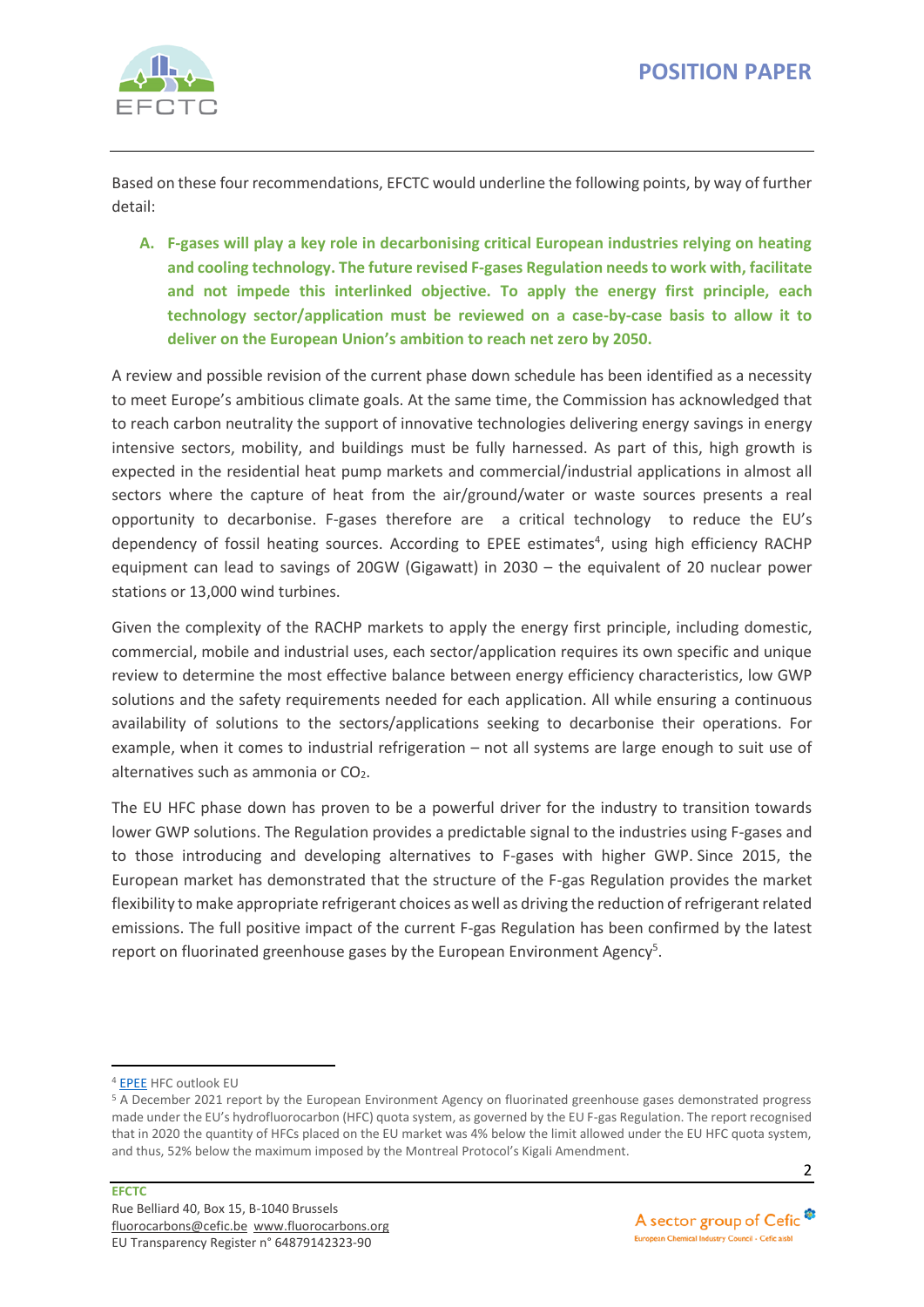

## **B. Strengthen the Regulation through the tackling of illegal trade of F-gases with reinforced legal provisions facilitating improved border control, enforcement and the introduction of harmonised minimum penalties.**

Following the adoption of the current F-gas Regulation, the implementation of the quota system led to significant price increases. The unintended consequences of the new system gave rise to a new, powerful underground market trading in illegal HFCs.

The quotas continue to be circumnavigated often by criminal organisations, who make vast profits on this black market including through e-commerce. As early as 2016, reports of illegal (non-quota) HFCs in European markets began to emerge and up to a potential maximum of 31 million tonnes  $CO<sub>2</sub>$ equivalent could have entered through EU borders illegally in 2019<sup>6</sup>. Several countries have made successful seizures of illegal shipments, such as during the Joint Inspection Week.<sup>7</sup> The review of the F-gas Regulation and the introduction of the Single Window Environment for Customs provide the perfect opportunities to tackle the challenge and take advantage of low hanging fruit that can further reduce the illegally traded HFCs on the European market. This can be achieved tangibly through many of the policy options already identified in the impact assessment<sup>8</sup> for amending the Regulation:

EFCTC supports the setting of minimum penalties for non-compliance in the revised Regulation. Member States currently vary in their approach to penalties and in many cases, they are too low to act as any sort of deterrent to illegal activities. This disparity is exacerbated by differing judicial approaches and legal mechanisms in Member States. As a consequence, a coordinated minimum approach across Europe, as was adopted in the EU Emissions Trading Directive, is very much needed to ensure the fight against illegal trade is properly advanced.

*Secondly,* action must be taken to stop the abuse of the T1 Transit process, which has been identified as an important route for illegal imports of HFCs. Member States should be required to establish procedures to monitor, report and verify transits of F-gases.

*Thirdly,* appropriate articles of the F-gas Regulation should cover the sales of non-compliant cylinders through e-commerce platforms. Specifically, the online and offline sales of containers already banned under the Regulation or products and equipment containing banned F-gases should be prohibited. Likewise, mandatory registration for importers of bulk HFCs should be introduced without the minimum threshold.

*Finally*, guidance should be provided for harmonised requirements for customs for the treatment of illegally traded containers and products and equipment illegally placed on the market.

<sup>6</sup> [https://stopillegalcooling.eu/wp-content/uploads/EFCTC\\_Press-Release\\_EN-3.pdf](https://stopillegalcooling.eu/wp-content/uploads/EFCTC_Press-Release_EN-3.pdf)

<sup>7</sup>[https://www.europol.europa.eu/media-press/newsroom/news/f-gases-worth-more-%e2%82%ac-10-million-seized-in](https://www.europol.europa.eu/media-press/newsroom/news/f-gases-worth-more-%e2%82%ac-10-million-seized-in-week)[week](https://www.europol.europa.eu/media-press/newsroom/news/f-gases-worth-more-%e2%82%ac-10-million-seized-in-week)

<sup>8</sup> Evaluation and impact assessment for amending Regulation (EU) No 517/2014 on fluorinated greenhouse gases: Briefing paper for the stakeholder workshop: Preliminary findings

[https://ec.europa.eu/clima/system/files/2021-05/20210506\\_briefing\\_en.pdf](https://ec.europa.eu/clima/system/files/2021-05/20210506_briefing_en.pdf)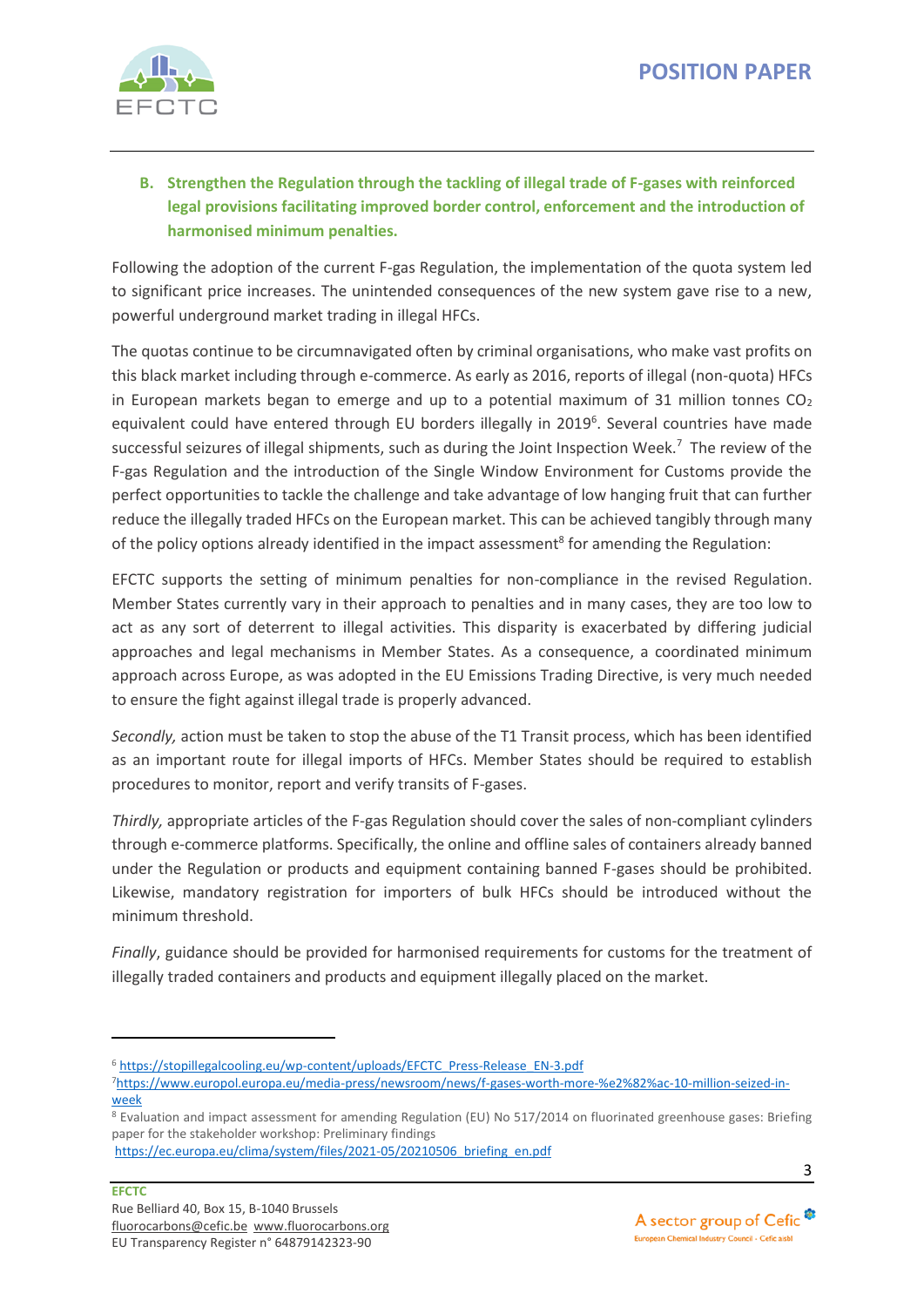

## **C. Effectively improve the control and verification of the HFC quota system, in particular for New Market Entrants**

The current Regulation controls placing on the market of HFCs through a quota system. This system allocates companies operating in the EU market quota to place a specific quantity of HFCs on the market each year, as well as providing quota to entrants to the market. The current system has inadvertently led to a significant fragmentation of the HFC market through the introduction of several thousands of new entrants to the EU markets. This has resulted in the disruption of compliant, wellestablished supply networks that made large investments in the handling and recovery of HFCs. It has also created major bureaucratic issues in controlling the import of HFCs in the EU. A revision is essential to improve its enforcement.

The review provides a possibility to consider whether allowing further new entrants will benefit the supply of F-gases to the EU market whilst the quantities permitted on the market are further reduced under the phase-down, as well as how to manage new applications.

*Secondly*, the review provides strong opportunities to strengthen the obligations for Member States to ensure that the accurate records are kept under the F-gas Regulation through inspections. Specifically, Member States should be required, through a tightening of Article 17 of the Regulation, to maintain a registry of undertakings handling F-gases, i.e. producers, importers or distributors. The use and inspection of operators' logbooks by Member States should be made mandatory.

*Thirdly*, thresholds by which producers and importers of less than 100 tonnes of carbon dioxide equivalent  $(CO<sub>2</sub>e)$  per year are exempted from the phase-down schedule [Article 15.2] and reporting requirements [Article 19] should be removed for imports of HFCs in containers. This exemption has been misused by players on the market who combine several imports below the threshold, thereby avoiding quota usage.

*Fourthly*, additional controls should be considered for Article 15.2 (a)-(f) exemptions not included under the Kigali Amendment to ensure that they do not present a risk to the Union's compliance with their international obligation. These controls should take into account the realistic future capability of the relevant industry sectors.

*Fifthly*, the verification obligations on undertakings (i.e. the historical reporting on production, import, export, feedstock use and destruction of F-gases) should also apply below the current 10 000 tonnes of CO<sup>2</sup> equivalentthreshold [Article 19.6], especially since the next phases of the phase-down schedule will decrease allocated quota volumes.

*Finally*, the use of F-gases with a GWP  $\geq$  2500 to service or maintain refrigeration equipment should be phased out irrespective of the charge size. Currently a threshold is set at  $\geq 40$  tonnes of CO<sub>2</sub>e [Article 13].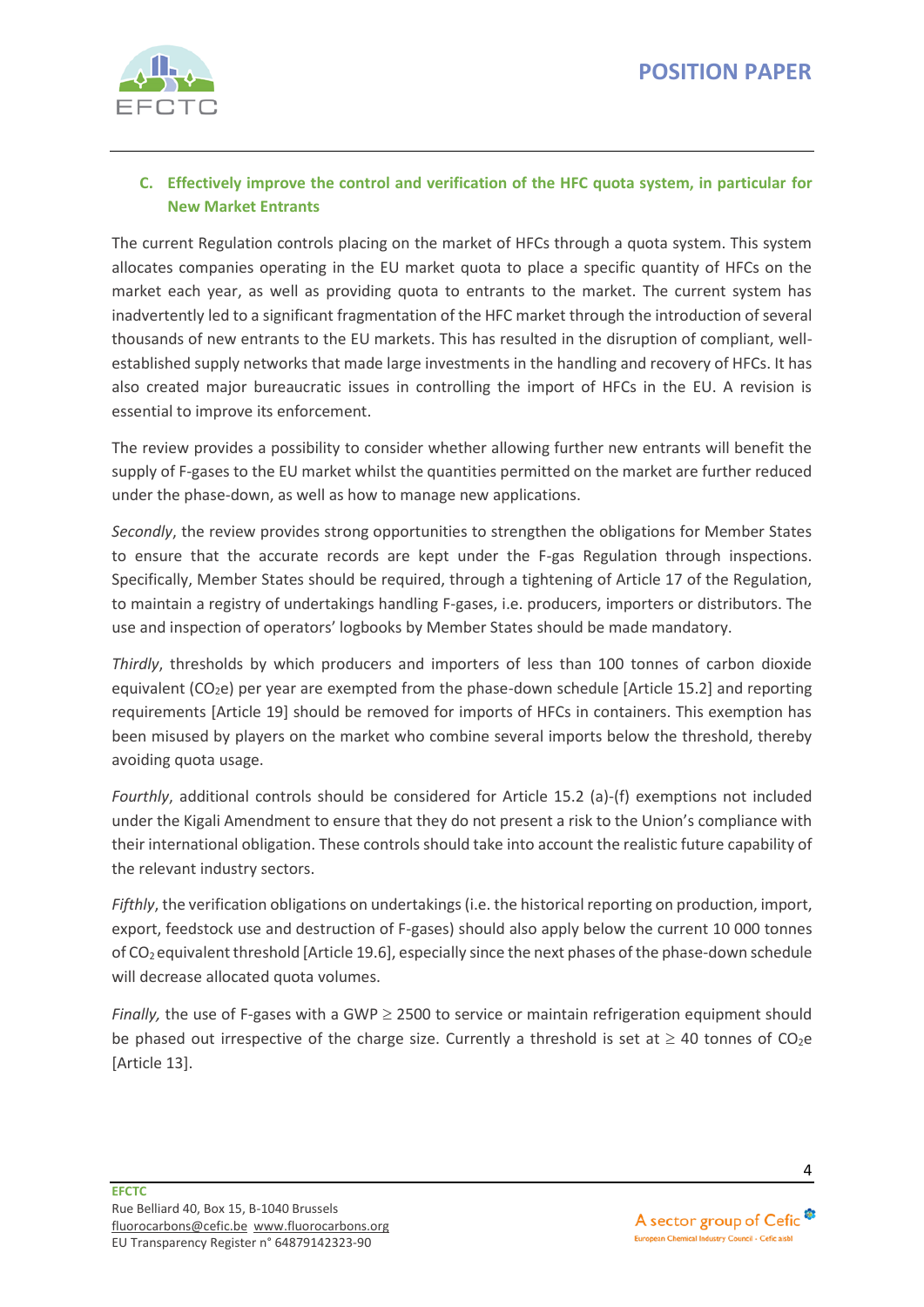

## **D. Extend measures to prevent leakage from equipment and address end-of-life treatment to all F-gases, including HFCs, HCFOs and HFOs**

In order to improve the management of use and emissions of F-gases on the EU market, it is essential that there is a full understanding of the entire lifecycle of these products and equipment. This will enable measures to be taken to tackle the most critical areas of emissions. Improved information on the handling of F-gases through the mandatory use of electronic logbooks and on recovery, recycling and reclamation as well as reinforcing the provisions on the end-of-life of F-gases are critical pillars to address as part of the review to enhance such understanding. Measures such as those below are recommended:

Addressing F-gas leakage, recovery and re-use provide real opportunities to further reduce emissions of all F-gases including HFCs, HCFOs and HFOs. Promoting recovery and subsequent recycling or reclamation should be prioritised where technically feasible. It is essential that Member States encourage the development of producer responsibility schemes for the recovery of fluorinated greenhouse gases and their subsequent recycling, reclamation or destruction.

*Secondly* This can be enhanced by introducing a requirement for Member States to evaluate and monitor mandated logbooks in electronic format which would help identify leakage and emissions.

Thirdly, add a business specification in the F-gas Portal profile for undertakings performing reclamation of F-gases to enable reporting of their relevant activities.

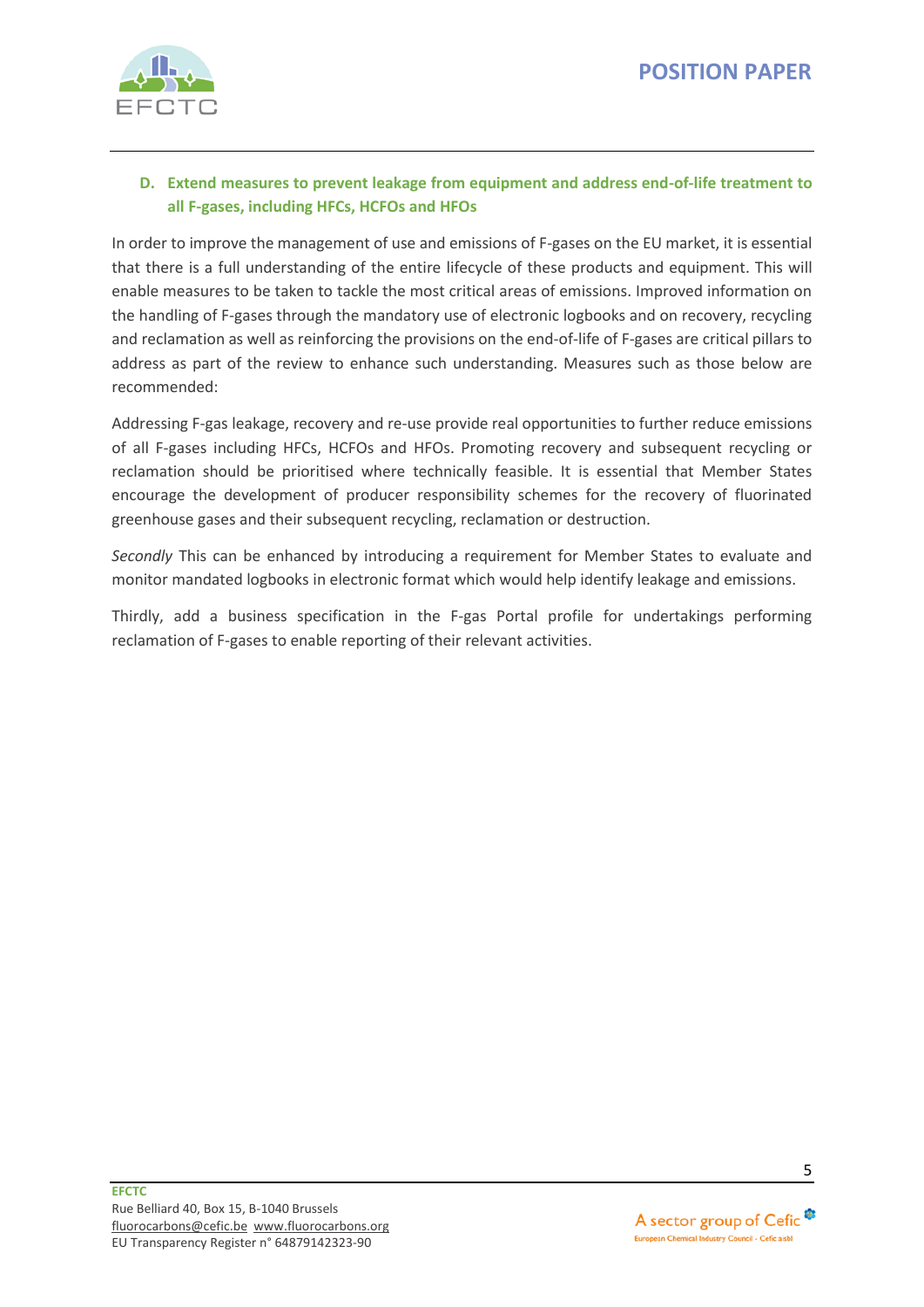

### **CONCLUSION**

The members of EFCTC endorse the Commission's efforts to deliver a legislative proposal for the F-gas Regulation in tune with the political objective to reduce Europe's GHG emissions by 55% by 2030.

In summary, our industry remains committed to do its part to comply with the already ambitious phasedown schedule for HFCs but caution it must be carefully calibrated to ensure that it does not disrupt and delay the transition that European industries and consumers are already pursuing.

F-gases will play a key role in decarbonising critical European industries relying on heating and cooling technology. The future revised F-gas Regulation needs to facilitate this interlinked objective.

We encourage the European policymakers to take into account a holistic view and assessments by Fgas users, including energy efficiency and decarbonizing heating by heat pumps, in order to avoid counter-productive effects on the overall EU Green Deal targets. Sustainable ambition will be achieved by balancing the interlinked objectives and legislation provisions on direct and indirect emissions.

Equally importantly, the revision of the F-gas Regulation provides the opportunity to address the illegal trade in HFCs and to fix the existing loopholes that are currently exploited by unscrupulous market operators to circumvent the quotas.

The effective vetting of all companies (incl. new entrants) that are placing HFCs on the EU market, regardless of quantity, including those from outside of the EU, as well as verification and auditing of their annual F-gas reporting, could be a perfect first step. Given the urgency to address the climate challenge, all players in the F-gas market, irrespective of their size, must play their part.

Finally, addressing the end-of-life of all F-gases, including HFCs, HCFOs and HFOs is another critical aspect to maximise the impact of the regulation. Recovery and reclamation systems should be better integrated and prioritised in the market.

\*\*\*

#### **About EFCTC**

The European FluoroCarbons Technical Committee is a Cefic Sector Group that monitors legislation related to HFCs (hydrofluorocarbons), and HFOs (hydrofluoro-olefins) in the EU and at global level.

Fluorocarbons are used as feedstock, as refrigerants, as solvents and as blowing agents for insulation plastic foams.

| Contact: | <b>EFCTC Chairman:</b>    | Dr. Nick Campbell, nick.campbell@arkema.com |
|----------|---------------------------|---------------------------------------------|
|          | <b>EFCTC Secretariat:</b> | Eszter Komaromi, eko@cefic.be               |

*Disclaimer: The present position paper represents the views and opinion of the EFCTC Sector Group, not necessarily of Cefic as a whole.* 

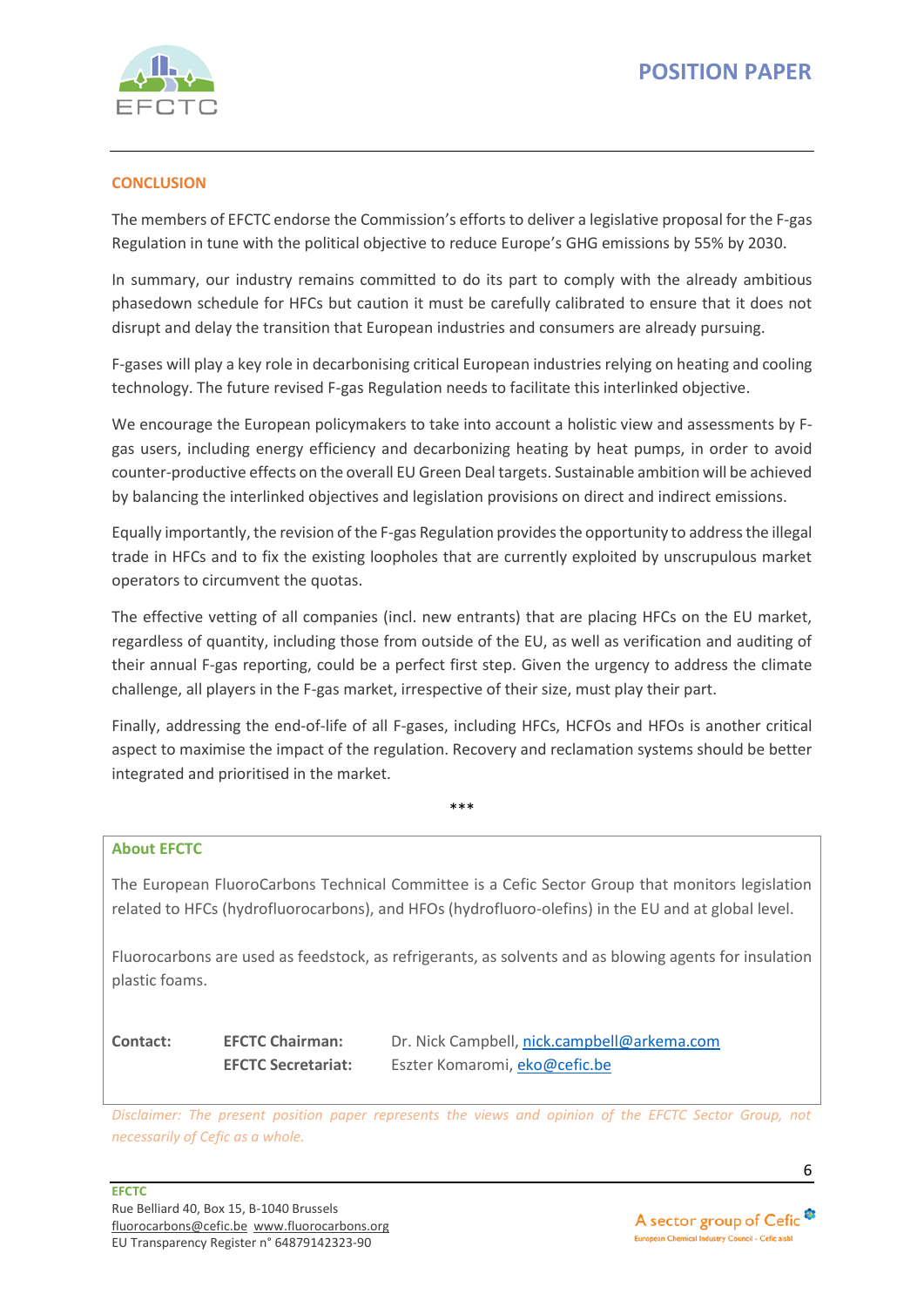

# **EFCTC'S 14 RECOMMENDATIONS FOR A SUCCESSFUL REVISION OF THE F-GAS REGULATION**

### **PHASE-DOWN**

- **1.** F-gases will play a key role in decarbonising critical European industries relying on heating and cooling technology. The future revised F-gas Regulation needs to facilitate this interlinked objective.
- **2.** To apply the energy first principle, each technology sector/application must be reviewed on a caseby-case basis to determine the most effective balance between energy efficiency characteristics, material efficiency (cost) and lower GWP solutions alongside the safety requirements needed for each application.
- **3.** A guarantee of the continuous availability of solutions to the sectors seeking to decarbonise their operations and to allow these industries to deliver on the European Union's ambition to reach net zero by 2050 is essential.

### **ILLEGAL TRADE**

- **4.** Set of minimum penalties for non-compliance.
- **5.** Address the abuse of the T1 transit process.
- **6.** Introduce mandatory certification for undertakings selling bulk F-gases online.
- **7.** Introduce harmonised minimum requirements for customs authorities to deal with confiscated product, containers and equipment being illegally imported into the EU.

#### **NEW ENTRANT MARKET RESERVE**

- **8.** Effective vetting of all companies that are placing HFCs on the EU market.
- **9.** Remove the exemption from the phase-down schedule and reporting requirements for bulk HFC producers and importers of less than 100 tonnes of carbon dioxide equivalent ( $CO<sub>2</sub>e$ ) per year [Article 19.].
- **10.** Maintain a registry of undertakings handling F-gases, i.e. producers, importers or distributors by Member States.